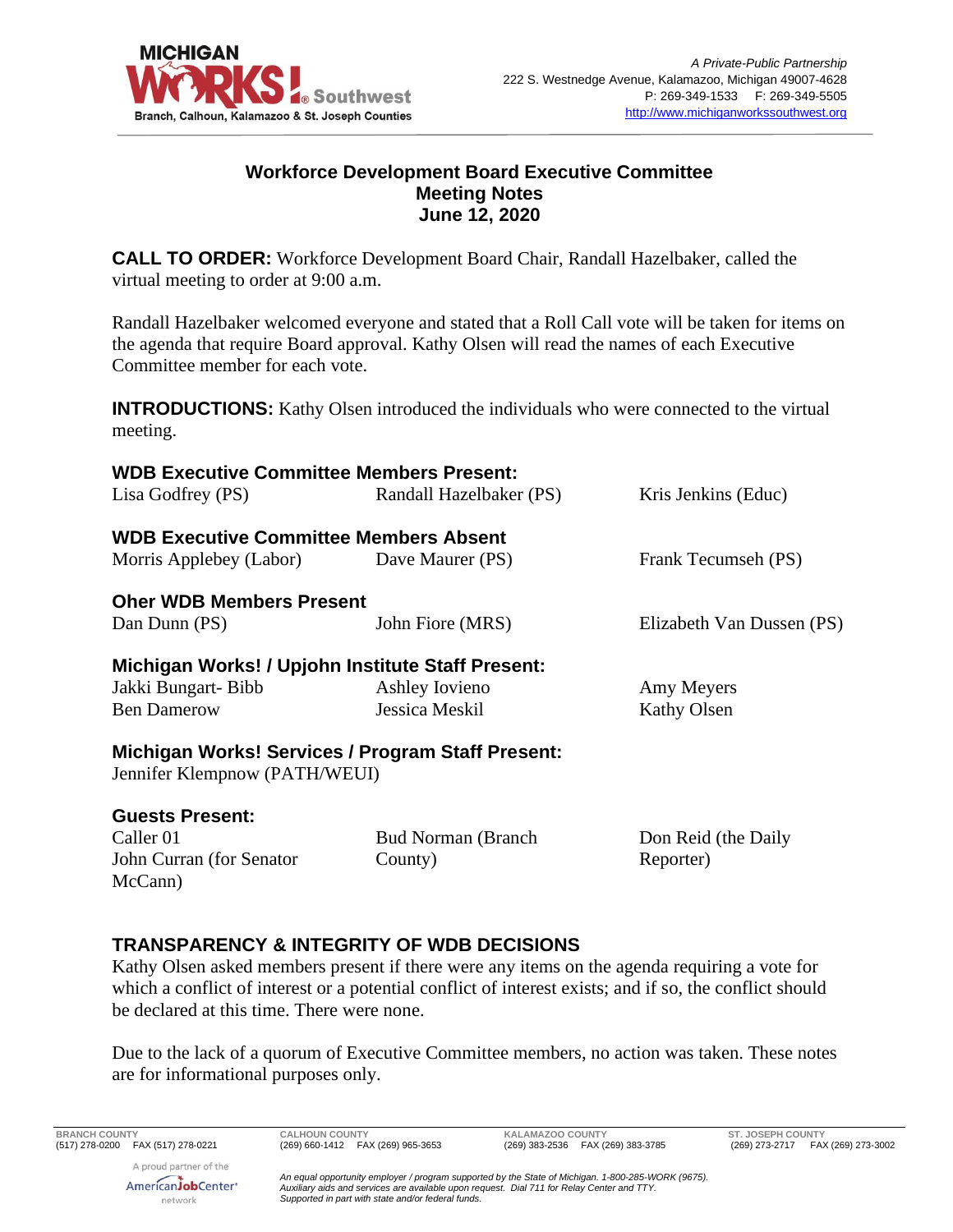**APPROVAL OF MINUTES -** *Exhibit A*

**No action was taken.**

### **CITIZENS' TIME**

No comments.

# **COMMITTEE REPORTS**

### **Disability Awareness Resource Team (DART)**

Kathy Olsen reported the Disability Awareness Resource Team (DART) committee met on June 2, 2020. This being the first meeting since COVID and the implementation of the Stay-at-Home order, there was a modified agenda. Members provided updates on service and operational changes due to COVID including effectiveness of maintaining service delivery, challenges encountered, and developing and beginning implementation of "return-to-work" protocols. All members who participated in the meeting noted experiencing challenges during this time and the success of service delivery varied among organizations. Currently DART member organizations are continuing to engage customers and work together to support individuals with disabilities. Inperson services are beginning to be provided and expected to expand over the coming weeks.

Information and resources pertaining to services and supports for individuals with disabilities were also shared, including information on clear masks to accommodate customers who rely on lip-reading, considerations/accommodations for virtual meetings, updates on unemployment benefits and recommended actions to best resolve concerns.

# **Request for Proposals (RFPs)**

# **Employment Services / One Stop Operator (ES/OS) RFP**

Kris Jenkins reported a Request for Proposal (RFP) was posted in April for a provider of Employment Services as well as a One-Stop Operator. In response to the solicitation, one response was received from KRESA/YOU. The Michigan Works! Southwest Workforce Development Board's RFP Evaluation Committee met on May 14 for the purpose of evaluating the proposal received. Based on the submitted risk assessment, technical evaluation, internal staff review, and the Workforce Development Board's RFP Evaluation Committee's review, the Committee recommended that subaward agreement negotiations proceed based on the proposal submitted by KRESA/YOU to serve as the provider for Wagner-Peyser Employment Services, and Trade Adjustment Assistance (TAA) Services, as well as the One-Stop Operator in the Michigan Works! Southwest area beginning July 1, 2020.

# **TITLE II APPLICATIONS (Adult Education)**

Kris Jenkins reported in alignment with the Workforce Innovation and Opportunity Act (WIOA), which promotes coordination between the local workforce development boards and adult education providers, local boards are required to review the Adult Education and Family Literacy Act (AEFLA) applications to ensure alignment with the local workforce plan. The local board is not responsible for scoring or approving the applications, but rather reviewing the applications to determine whether the application is consistent with the local workforce plan. On June 8, 2020, members of the WDB review committee met to review the applications. Those identified as highly aligned engaged with MWSW and the work of the local workforce development system. They included: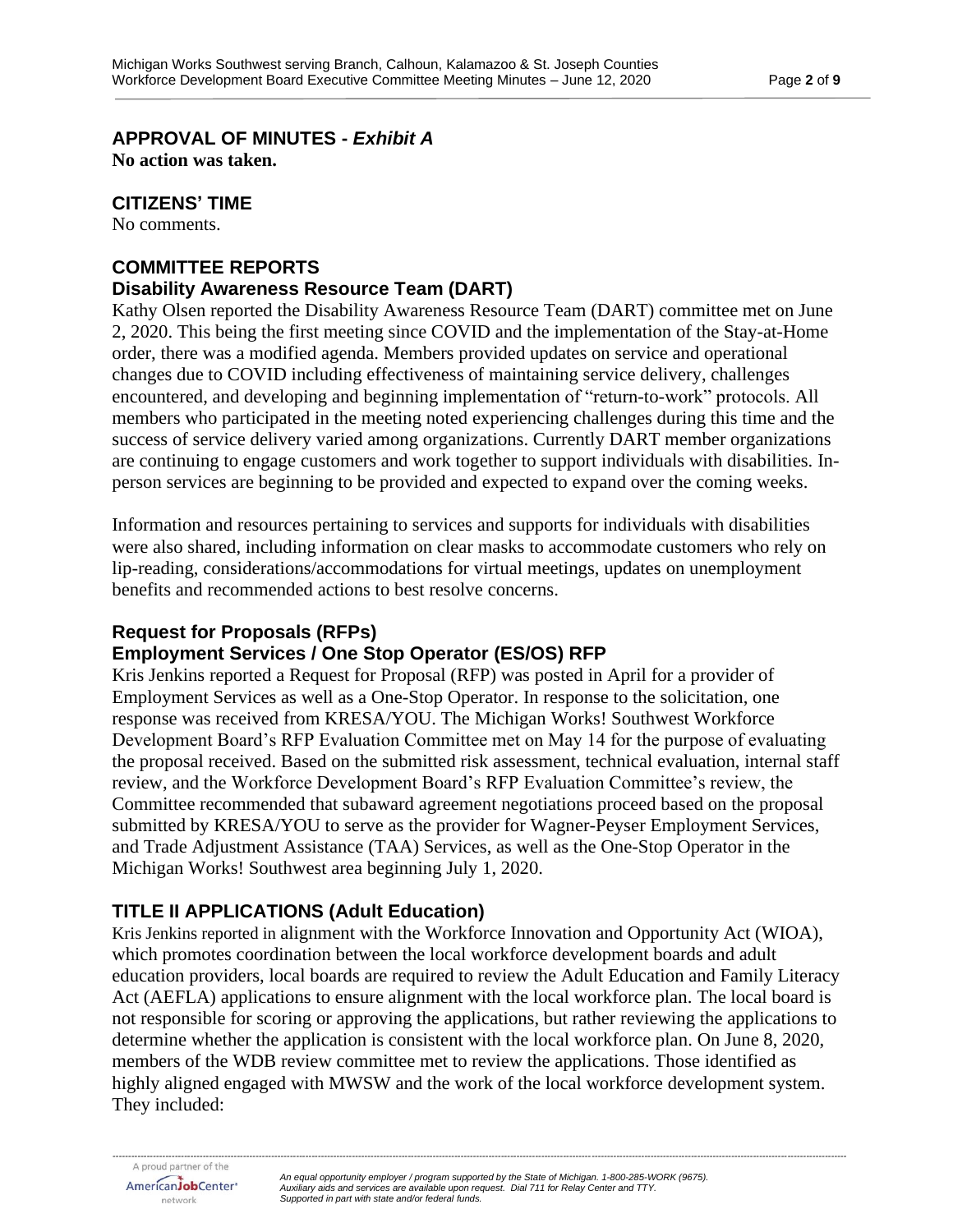- Instructional applications, Battle Creek Public Schools, Sturgis Public Schools and Kalamazoo Public Schools
- Integrated English Literacy and Civics Education (IELCE): Kalamazoo Public Schools and Sturgis Public Schools
- Institutional: Battle Creek Public Schools and Kalamazoo Public Schools

Applications that were determined to have moderate alignment with the local workforce development plan and present many opportunities to collaborate in the future included:

- Instructional: Centreville Public Schools and Three Rivers Public Schools
- Institutional: Centreville Public Schools

One application was determined to have little alignment:

• Institutional: Three Rivers Public Schools

The applications that were determined to have little or moderate alignment presented opportunities for enhanced relationships with the WDB and/or the CEAC, as well as the opportunity to use local labor market information (LMI) to assist in guiding services.

### **NEW BUSINESS**

## **WDB Plans – One Stop Memorandums of Understanding (MOUs) and One Stop Infrastructure Funding Agreements (IFAs) -** *Exhibits B1-B3*

Amy Meyers reported that under the Workforce Innovation and Opportunity Act (WIOA), the development and execution of Memorandums of Understanding (MOUs) *(Exhibit B1)* with One-Stop partners is required. Also, in accordance with the WIOA, the MOUs must include an Infrastructure Funding Agreement (IFA) *(Exhibit B2)*, which details how infrastructure costs for the One-Stop delivery system will be funded in the Michigan Works! Southwest area. She reported the MOU portion of the documents assists all local partners with effective coordination and collaboration, and each partner agrees to a partnership to best serve job seekers and employers in the communities served in the Michigan Works! Southwest area. The required partner list of those who are identified on the MOU is included on the overview that was included in the agenda packet *(Exhibit B1).* The infrastructure funding agreement outlines the infrastructure costs of all the Michigan Works! Southwest One Stop Centers, which are defined as nonpersonnel costs that are necessary for the general operation of the One-Stop center. The financial contribution of each partner was determined by a methodology set forth by the state, as outlined in the IFA document. *(Exhibit B2)*. These MOUs and IFAs have been distributed to all of the Michigan Works! Southwest local partners for their review. There will be one combined MOU for the State partners which include Veterans Services, the Unemployment Insurance Agency (UIA), Michigan Rehabilitation Services (MRS) and the Bureau of Services for Blind Persons (BSBP). Staff anticipates having that document available for review at the July WDB Executive Committee meeting.

### **No action was taken.**

# **Upjohn Institute / County of Kalamazoo Contract Mod -** *Exhibit C*

Amy Meyers reported the county contract or "workforce development agreement" is renewed every two years with an annual modification done to reflect the actual budget for the year prior and to update the planned budget for the coming year. This is a modification year. The purpose of the Agreement is for the county to establish a relationship with the W.E. Upjohn Institute for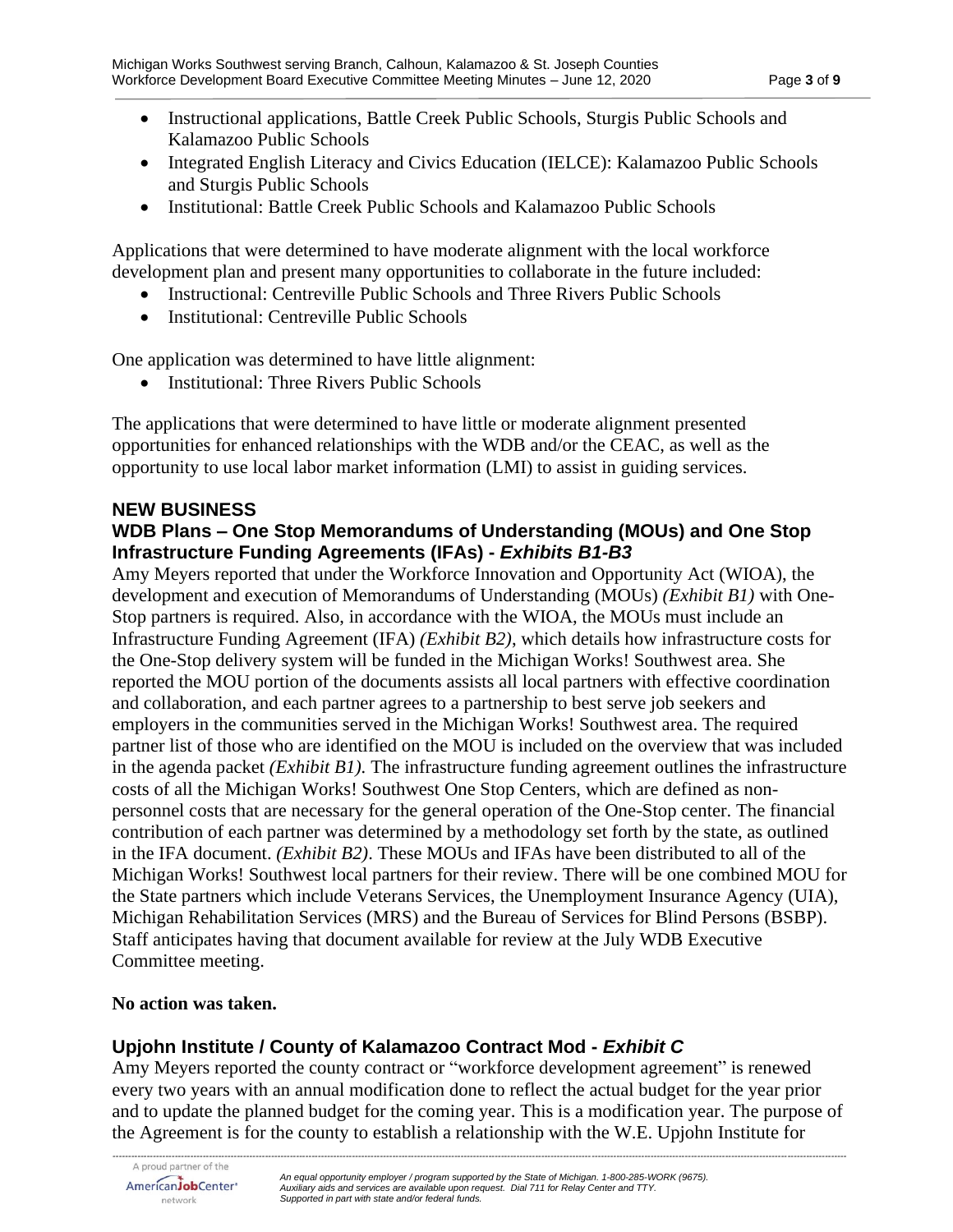Employment Research for the planning, administration, Workforce Development Board staffing, and program and fiscal management of the four-county workforce development system (Michigan Works! Southwest) and to define the terms and conditions of this undertaking. As outlined in the plan document *(Exhibit C)*, the funding allocation budget currently planned for the year beginning July 1, 2020 is estimated at \$6,909,836. In addition, a budget modification for the year that began on July 1, 2019 and is ending June 30, 2020 has been updated to reflect an actual budget of \$11,153,128. The estimated budget for the upcoming year is based on current information and will be updated at the end of the year to reflect actuals.

### **No action was taken.**

## **WDB Policies WDB Policy 36 – Stipend Payments -** *Exhibit D*

Kathy Olsen reported a stipend is a payment intended to defray expenses and support an individual while participating in a training or learning experience that enhances the choices available to eligible participants and encourage progression through a career pathway and entry into unsubsidized employment that leads to self-sufficiency. Consistent with WIOA law, the guidelines in this policy will be used when stipend payments are being considered by the subrecipient/service provider and the Michigan Works! Southwest Agency staff. The policy states that training stipends, as allowable by fund source, may be used for eligible participants who are actively participating in a training, learning experience or exploration activity. Core components of the policy include allowable activities, funding requirements, payment requirements, participation requirements and procedure requirements. Ms. Olsen noted that if a subrecipient/service provider wishes to provide stipends, they are required to submit and receive prior approval of their written stipend payment procedures, prior to issuing any payment.

### **No action was taken.**

# **Career Educational Advisory Council (CEAC) Appointment -** *Exhibit E*

Kathy Olsen requested Board consideration and approval to appoint Sam Morseau, Director of Education, Pokagon Band of Potawatomi, representing tribal education to the Career Educational Advisory Council (CEAC) for Michigan Works! Southwest for a term that begins July 1, 2020 and ends June 30, 2022.

### **No action was taken.**

## **STAFF REPORTS**

# **Business Services / Talent Fund / LMI –** *Exhibit F*

Ashley Iovieno reported on business services operations that included updates pertaining to employer outreach, the Work Share program and layoffs.

*Employer Outreach –* Ms. Iovieno reported the Business Services team has been very busy assisting employers through this difficult time. In conjunction with the team at the Upjohn Institute, business services put together a survey titled the 'Southwest Michigan Reopening and Recovery Plan'. The focus of this survey was to gather information as to how employers are working through safety measures for either reopening or continued work, if they are offering any incentives for individuals to return to work, and the knowledge level of businesses regarding the Work Share program. The survey was also an opportunity to assess employers' hiring needs, as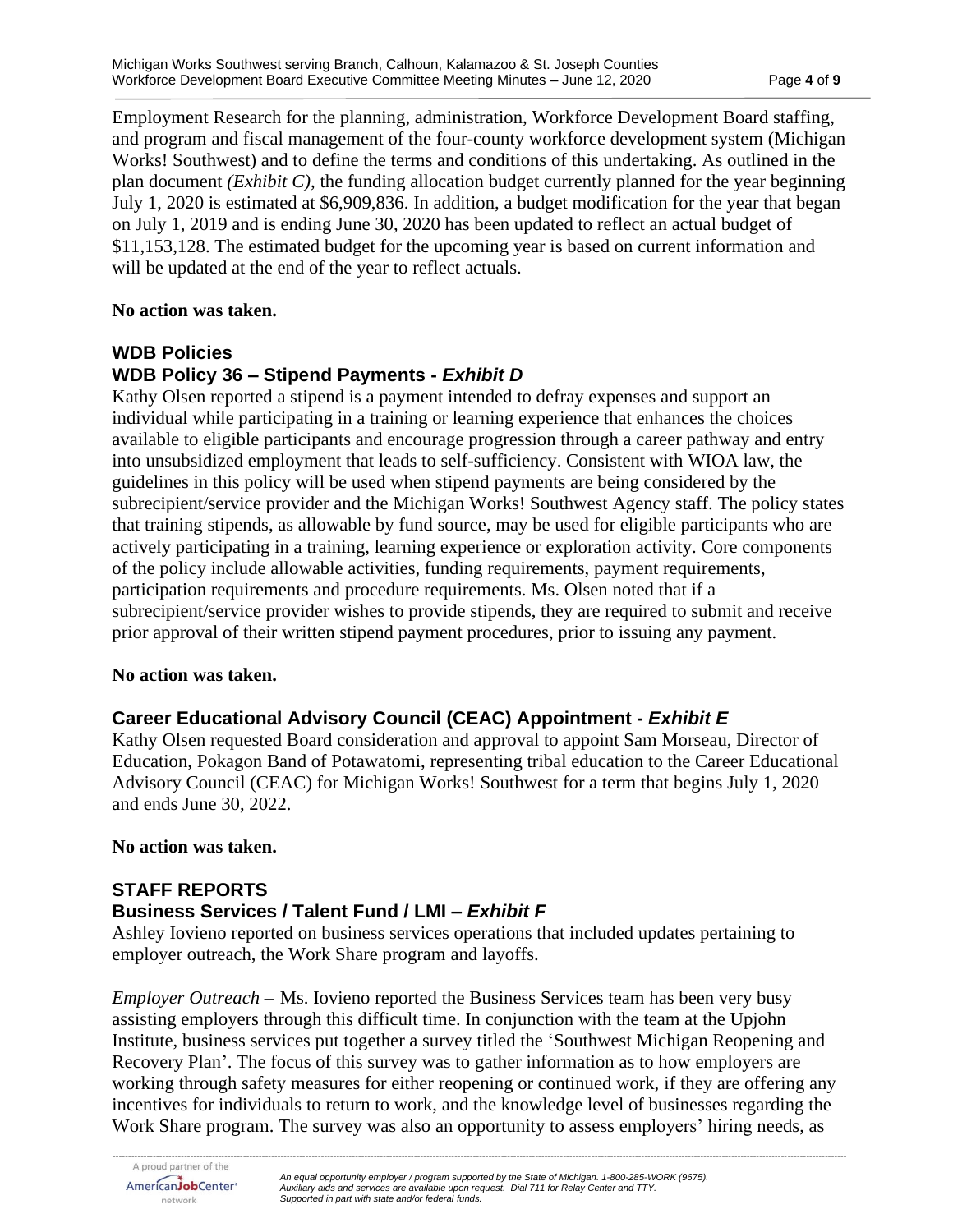well as needs related to Work Share and UI assistance. The survey was conducted over a week's time and was sent to 665 employers; 124 responses were received. Through this survey, 21 companies indicated they needed assistance with hiring needs, 10 companies requested assistance with Work Share, and 15 companies asked for UI assistance. The Business Services Team sent the survey results to all companies on the list, even if they did not participate, in order to share information and show what can be provided with employer participation.

*Work Share* - A couple of weeks ago, the Business Services team went through a training with the Michigan's Unemployment Insurance Agency (UIA) so that staff are better equipped to assist employers with Work Share. Since the training, Business Services staff have been continually answering questions from employers and helping to educate them on the Work Share program. Currently, staff are working closely with approximately 20 employers who have Work Share questions.

*Layoffs -* Layoffs have slowed down as many employers are now starting to call employees back to work; however, with production and workflow not fully back to what it was prior to COVID, many individuals remain on unemployment. As mentioned at previous meetings, staff have prioritized the permanent layoffs in the Michigan Works! Southwest area where approximately 500 individuals are affected by those closures. Staff are working closely with these companies and offering worker orientation sessions virtually in order to further assist the individuals affected. Staff will continue to monitor the situation and offer assistance where it is needed.

*Labor Market Information* - The website link to the labor market reports generated from Burning Glass Analytics and Real Time Jobs Data *(Exhibit F).* that identified top detailed occupations, skills greatest in demand, and employers with the most job openings in Prosperity Region 8, Michigan Works! Southwest, and each of the four counties in the MW! Southwest Area for the period April 1, 2020 through May 31, 2020 was included in the agenda packet notice

## **Michigan Works! Southwest Operational Update**

Jakki Bungart-Bibb reported Michigan Works! Southwest (MW!SW) staff began working from home and providing services to customers virtually in March and staff continue working from home to provide those services virtually. While working from home, MW!SW teams have spent time transitioning and changing the framework for operations. Staff have been creating virtual orientations, virtual workshops, transforming documents to include digital signatures so that program intakes could continue, and supportive services could still be provided.

Although all programs and services have continued, the greatest need during this time has been related to unemployment. The vast majority of calls and requests have been individuals attempting to resolve unemployment issues. Many of the MW!SW staff have been partially repurposed, meaning they have been trained to assist in answering unemployment questions and have dedicated time to resolving unemployment issues. Most recently, thousands of unemployment benefits were suddenly stopped or 'flagged' for possible fraudulent activity. MW!SW staff received additional training to assist in verifying identity in order to assist in resolving those issues as well. Once individuals heard that Michigan Works! could resolve those issues, news traveled fast and social media has played a huge role on the increased call volume. There are several unemployment 'help' groups on social media. These groups were created by individuals seeking answers from others who were also struggling with the unemployment system. She noted that one of the groups has around 40,000 members. The group members are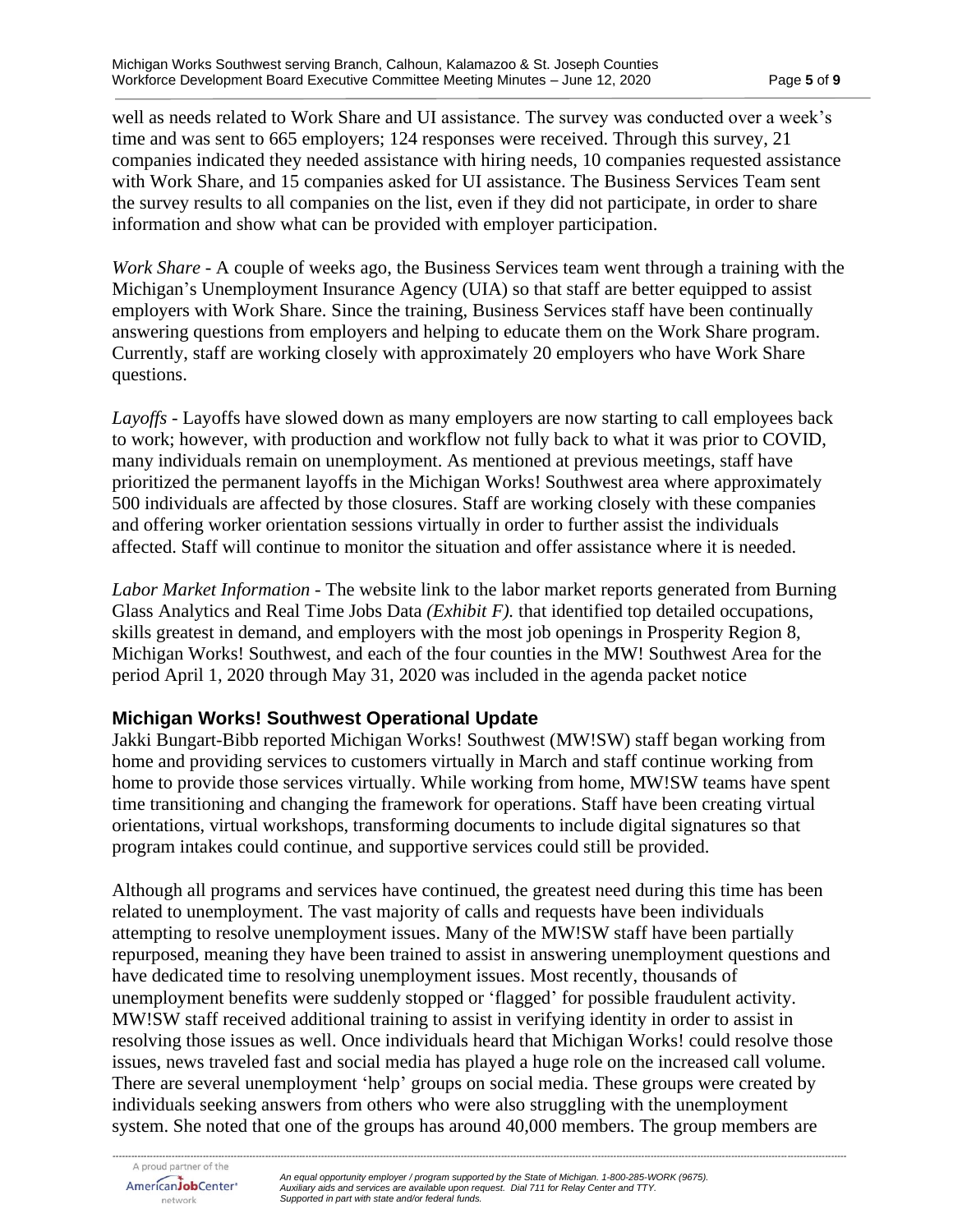sharing Michigan Works! phone numbers on the group pages and the Michigan Works! phone systems are literally crashing all over the state. Although there has been a huge increase in phone calls to the MW!SW area, so far, the MW!SW system has been able to handle the call volume.

Since the start of the project to assist with UI, MW!SW staff have fielded over 6,000 calls; logged 680 hours of staff time to the project; have reviewed over 3,500 customer claim issues, and were able to resolve over 2,500 of those; and they have resolved 100 ID verifications. Every one of those 'numbers' represent an individual who has been waiting without income for weeks or even months and who was absolutely desperate to just talk to a person, the MW!SW staff are able to, among other things, unlock accounts which allows the individual to login, certify and receive their benefits.

Ms. Bibb extended a huge thank you to the entire MW!SW team for their dedication to this project. She also expressed thanks to the staff for their ability and willingness to continue to adjust to the ever-changing environment and noted that it most certainly is making a huge difference in the lives of the customers.

Ms. Bibb further reported that the State of Michigan is opening back up with a phased approach certain regions and industries have opened or are planning to open soon and restrictions are slowly being lifted. Locally, staff are planning and preparing to return to offices and begin inperson appointments. Although a confirmed date has not been set, the planning team has developed a safe return to work plan. The goal of this plan is not only to address all required elements as mandated by the Governor's Executive Order, but also to develop a plan that allows staff to feel confident returning to a safe and healthy workplace.

A system-wide staff meeting was held on June 3, 2020 to present the plan to all staff and partners, and to gather feedback and answer questions. As presented in the staff meeting, the plan is a living document, subject to change based on circumstance and state and local directives. Similar to the statewide safe return plan, the local plan is designed with a phased approach. Flexibility will be key as the transition may take place quickly through the phases or there may be a need to take steps backwards. MW!SW staff are working with our state partners so that there is a coordinated approach with the return to work and navigating through the different phases. It will be very important for the state partners to be in the buildings with MW!SW staff, working together to serve the customers - specifically the Unemployment Insurance partners - as we know, the unemployment customers will be anxiously waiting to speak with them. Staff anticipates a need for security as we return to work in the buildings and that is included as part of the safe return to work plan.

# **Director's Report –** *Exhibit G*

Ben Damerow referred attendees to the Director's Report dated June 12, 2020 *(Exhibit G)* that was emailed with the updated agenda packet prior to the meeting.

*HEROES Act* - He reported on May 15, 2020, the House passed the \$3 trillion HEROES Act 208- 199. The Act includes workforce development, worker compensation and work protection priorities administered by the Department of Labor. To date, the Act has not been taken up in the Senate. The legislation focuses on maintaining core elements of the Workforce Innovation and Opportunity Act (WIOA) and Career Technical Education (CTE) by focusing on the most vulnerable populations and ensuring supports will be provided to those most affected. The Act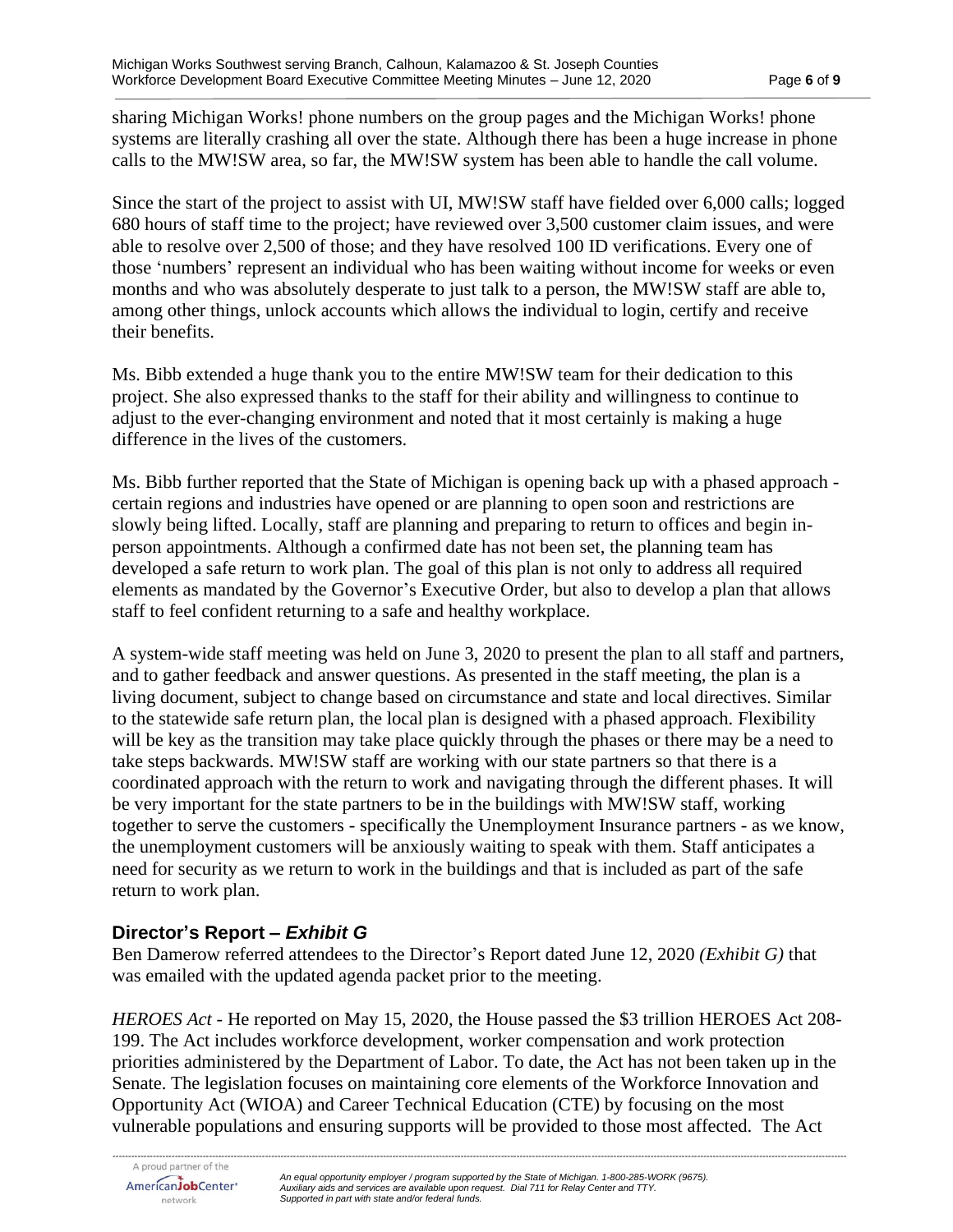increases flexibility so more funding can be used for training, supportive services and career services. The legislation proposes \$2 billion in workforce funding with individual amounts that include:

- \$597 million State Dislocated Worker Grants
- \$518 million Youth Workforce Investment Activities
- \$485 million Adult Education and Training Activities
- \$400 million Dislocated Workers Assistance National Reserve
- \$25 million for Migrant and Seasonal Farmworker Programs

Mr. Damerow reported that he will be participating in a couple of national meetings next week on this topic.

*Unemployment Insurance Fraud* - An international crime ring exploiting the COVID-19 crisis has been committing largescale fraud operations against state unemployment programs. The Michigan Unemployment Insurance Agency (UIA) with the help from federal and state enforcement has taken extra precautions to protect individuals' identities. On June 5, 2020, the Department of Labor and Economic Opportunity announced they are investigating over 340,000 claims that have received some payments. That equates to 20% of all claims paid by the state. The state has asked for more information to verify the identity of the 340,000 filers. As reported in the MW!SW Operational report, MW!SW staff are assisting with resolving these issues. Mr. Damerow extended a thank you to the MW!SW staff who have been assisting to resolve UI issues for customers.

*Addressing Systemic Racism* - In response to the local, state and national protests addressing systemic racism, Michigan Works! Southwest published the following message on the MW!SW website and social media accounts:

"Michigan Works! Southwest stands in solidarity with communities of color in the fight against systemic racism and injustice. Michigan Works! Southwest strives to promote equitable access to opportunities and commits to continued ant-racism efforts through training and action."

The W.E. Upjohn Institute President, Mike Horrigan, published the following letter about addressing systemic racism.

"In the aftermath of the killing of George Floyd in Minneapolis on May 25th—that fateful span of 8 minutes and 46 seconds that is so painful to watch or accept—the emotions being felt across this country are hard to describe in words. But it is words we need, and with the lack of an empathetic conversation at the highest levels of our government, it is left to everyone in our community—and in each community across the country—to start, renew and continue the dialog around how racism affects us all, and most especially, African Americans. I join the chorus of others who condemn all violence and focus on the underlying problems, namely systemic racism. As a white man, I know I need to continue to learn from others and seek opportunities to better understand and be accountable to people of color. It is very important to me to be open to the experiences of others with a sense of true humility and commitment.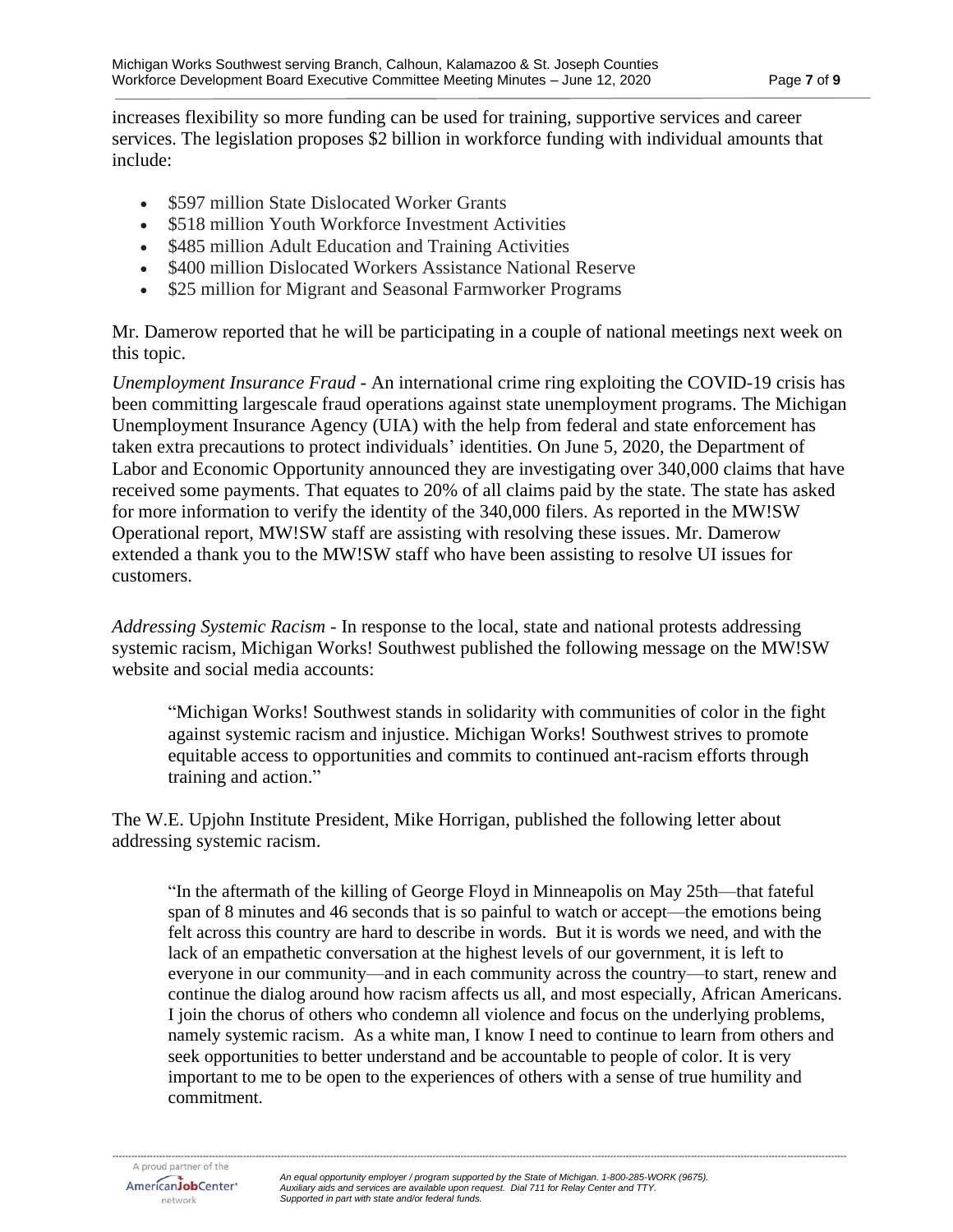In addition to words, it is essential that we take specific and concrete actions to fundamentally change a system that let such an outrage happen. The Upjohn Institute since its founding in 1932 has existed to help people overcome barriers that prevent them from getting and keeping good jobs. Those barriers include endemic racism and its devastating effects in schools, workplaces, the criminal justice system and too many other parts of life. We will continue to research the impacts of policies meant to help all workers and their families; to propose ideas to address economic hardship and resolve racial inequities; and to provide skills training, job search assistance and other services to lift people up in our own and other communities.

And we must start within our own house. Over the past two years we have begun to mandate equity and inclusion trainings for our employees. We are developing educational approaches to address issues of racism, equity, and inclusion to sustain an environment where *all* our employees feel valued and supported. Identifying and acknowledging the consequences of both intended and unintended racism are small but important steps. We recognize the vital importance of addressing and correcting historical wrongs and are working to ensure the representation of people of color at every level within our Institute.

Since the day I arrived in Kalamazoo just over one year ago, I have been impressed with the dedication and passion that so many individuals and groups bring to improving the lives of our residents. The Upjohn Institute is proud to stand alongside our many local and state partners to help meet this challenge. While there is much, much more to be done, I have an enduring faith and optimism that we can, we must, and we will succeed."

# **Mike Horrigan**

President

Mr. Damerow reported this has been a difficult time for staff. He noted that fifteen MW!SW leadership staff have been participating in equity training through a Kellogg Foundation grant. There are plans to provide equity training to all employees at the MW!SW Service Centers and at the Upjohn Institute. He also noted how important it is to listen more and be more accountable in order to address systemic racism.

# **OLD BUSINESS**

None.

**CITIZENS' TIME** None.

**MEMBERS' TIME**

None.

## **UPCOMING MEETINGS**

The next WDB Executive Committee meeting will be a virtual meeting and is scheduled for July 10, 2020 at 9:00 a.m.

The next meeting of the full WDB is scheduled for Friday, September 11, 2020. A decision regarding meeting in-person at Glen Oaks Community College, or meeting virtually, will be based on the COVID restrictions in place at that time.

The next Monitoring and Evaluation Committee meeting will be a virtual meeting and is scheduled for Tuesday, June 23, 2020 from 8:00-9:30 a.m.